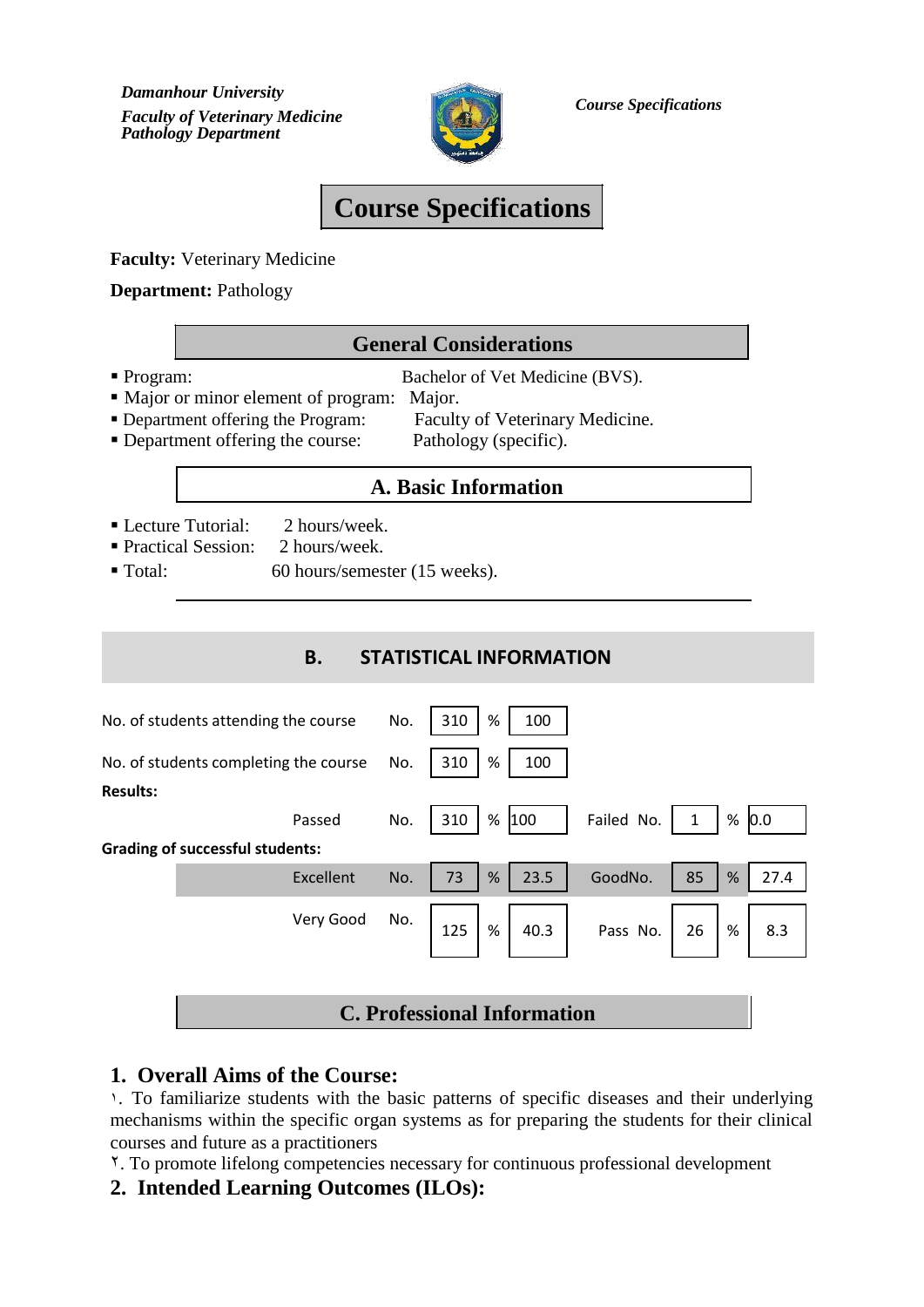#### **a) Knowledge and Understanding:**

By the end of the course, students should be able to:

- 1- Define and discuss the disease categories as well as the basic mechanisms underlying these disorders ( etiology and pathogenesis )
- 2- Describe the morphology (gross & microscopic) of such diseases or disease conditions in various organ systems.
- ٣- Perform PM examination in different animals species and reach a preliminary diagnosis of the cause of death..
- 4- Determine the fate & complications of each particular disease and outline the general management procedures

#### **b) Intellectual Skills:**

By the end of the course, students should be able to:

• Predict the signs and symptoms of a disease based on the underlying gross & microscopic tissue changes responsible for symptomatology and physical changes in the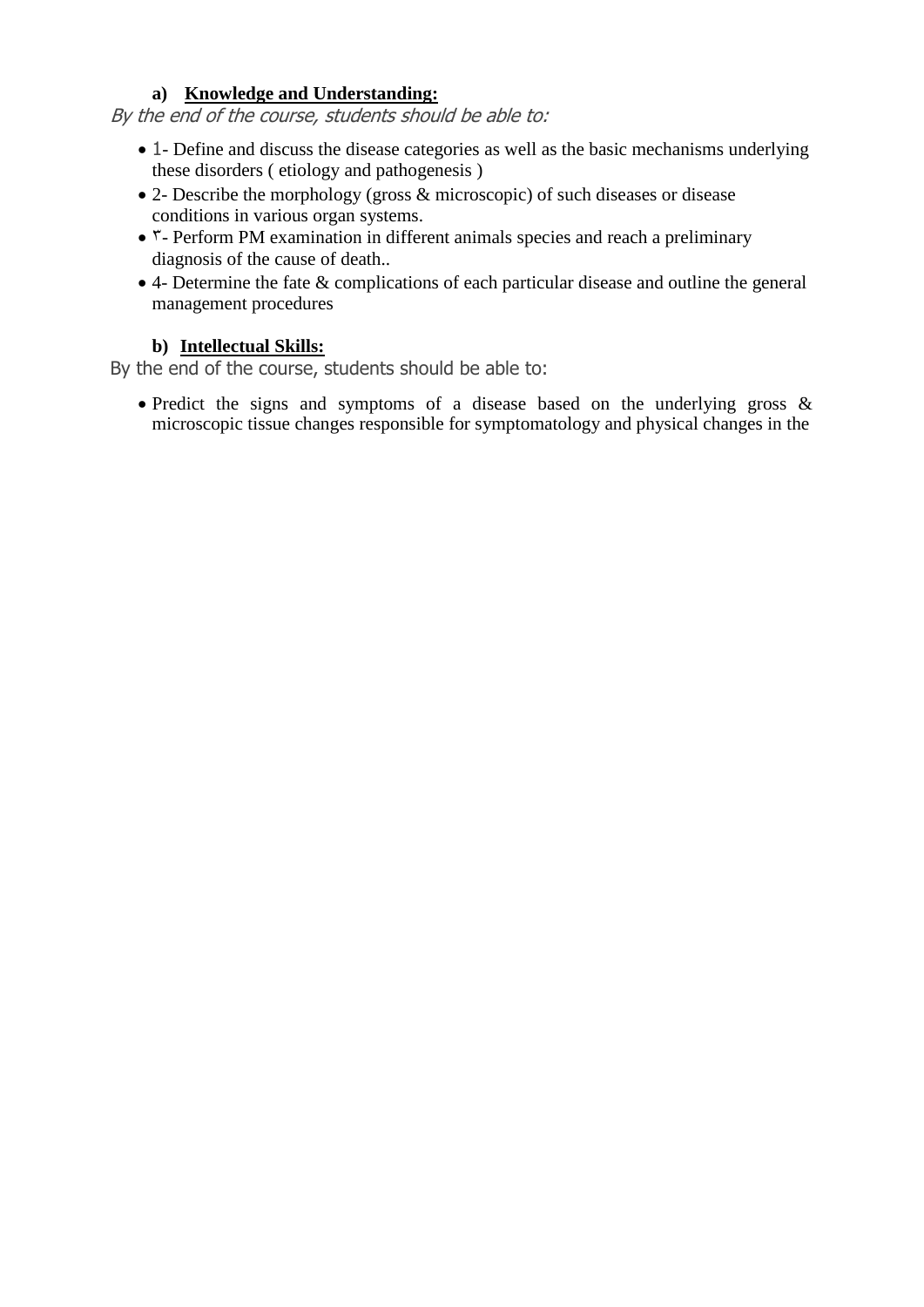

patient, thereby enabling the student recognize patients with life/organ threatening conditions.

- Choosing the most appropriate cost effective pathologic diagnostic procedures
- Manage the information gained from different examination (Gross, microscopic, molecular, ,,) to reach accurate diagnosis.
- Interpret in a professional manner a pathology report.

## **c) Professional and Practical Skills:**

By the end of the course, students should be / able to

- 8- prepared for their upcoming clinical training by:
- Diagnose and accurately report or describe the pathologic picture of a disorder based on gross or microscopic morphology.
- Distinguish between the normal and abnormal cellular or tissue structure.
- Distinguish between the pathologic pictures of various diseases and diseases categories.
- Take a rapid, accurate decision in dealing with dangerous diseases.

## **d) General and Transferable Skills:**

By the end of the course, students should be able to:

- ٩- Appreciate the importance of life long learning and show a strong commitment to it
- ١٠- Professional use of biomedical information resources to remain current with the advances in knowledge & practice .
- 11- Frame a question, search the literature, collect, analyze, critically appraise and utilize the obtained information to solve a particular clinical problem according to the principles of evidenced based medicine .
- 11- Respond appropriately according to the seriousness of the pathologic diagnosis in an acceptable humane manner.

١٣- Maintain and improve professional image in manner, dress, speech and interpersonal relationships that is consistent with the veterinary medical profession's accepted contemporary standards in the community

١٤- Identify difficult ethical situations and how to properly deal with them

١٥- Express themselves freely and adequately by improving their descriptive capabilities and enhancing their communication skills

## **3. Contents: 3.1. Lecture Contents:**

|    | <b>Lecture Topics</b>                                                                                             | <b>Hours</b> |
|----|-------------------------------------------------------------------------------------------------------------------|--------------|
| Ī. | Introduction To Infectious Diseases, Tissue Reaction To Viral Infection,<br>Host Defensive Responses To The Virus | 2hrs         |
| 2. | Foot And Mouth Disease, Vesicular Stomatitis, Cattle Plague<br>(Rinderpest), Peste Des Petits Ruminants (PPR)     | 2hrs         |
| 3. | Bovine Viral Diarrhea (BVD), Border Disease, Malignant Catarrhal Fever                                            | 2hrs         |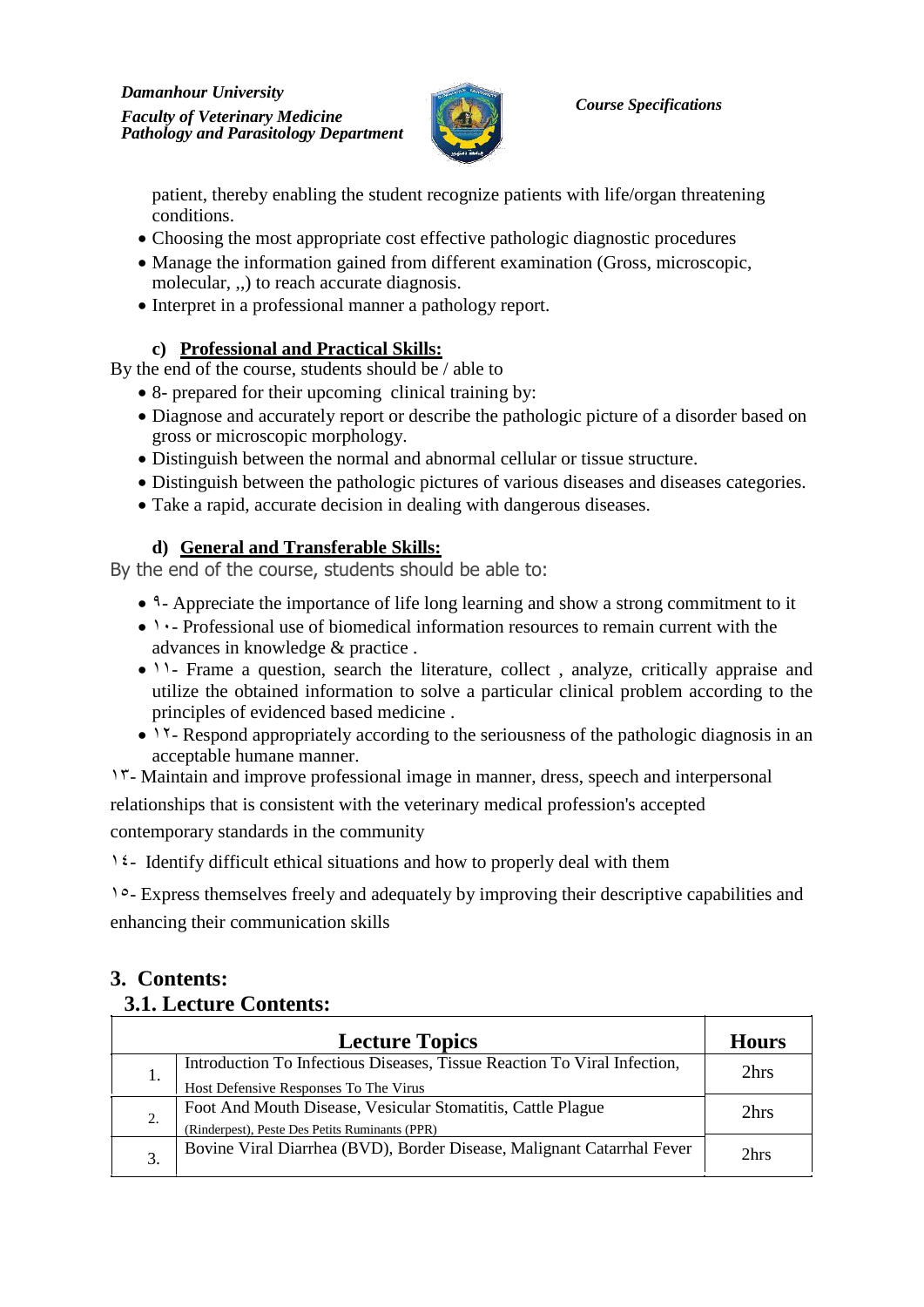#### *Damanhour University Faculty of Veterinary Medicine Course Specifications Pathology and Parasitology Department*



| 4.  | Infectious Bovine Rhinotracheitis (IBR), Bovine Ulcerative Mamillitis,<br>Pseudorabies (Aujeszky's Disease),                   | 2hrs             |
|-----|--------------------------------------------------------------------------------------------------------------------------------|------------------|
| 5.  | Bovine Ephemeral Fever, Neonatal Calf Viral Diarrhea (Scours),<br>Papillomatosis In Animals, Enzootic Bovine Leucosis (Ebl)    | 2hrs             |
| 6.  | Pox Diseases, Pseudocowpox, Bovine Papular Stomatitis, Lumpy-Skin<br>Disease, Sheep-Pox, Contagious Ovine Ecthyma (Orf)        | 2hrs             |
| 7.  | Rift Valley Fever, Bluetongue, Visna / Maedi<br>Ovine Pulmonary Adenomatosis                                                   | 2hrs             |
| 8.  | Equine Viral Abortion, Equine Viral Arteritis<br>African Horse Sickness, Borna Disease                                         | 2hrs             |
| 9.  | Rabies, Canine Distemper, Infectious Canine Hepatitis)                                                                         | 2hrs             |
| 10. | Tuberculosis, Paratuberculosis (John's Disease)<br>Psudotuberculosis In Sheep                                                  | 2 <sub>hrs</sub> |
| 11. | Actinomycosis, Actinobacillosis, Ulcerative Lymphangitis, Oedematous<br>Skin Disease, Epizootic Lymphangitis                   | 2hrs             |
| 12. | Colibacillosis, Paratyphoid, Joint Ill, Calf Diphtheria, Contagious Bovine<br>Pleuropneumonia, Hemorrhagic Septicemia, Anthrax | 2hrs             |
| 13. | Brucellosis, Vibriosis, Campylobacteriosis                                                                                     | 2hrs             |
| 14. | Tetanus, Lamb Dysentery, Struck, Pulpy Kidney, Blackleg, Malignant<br>Oedema, Black Disease, Bacillaryhaemoglobinurea          | 2hrs             |
| 15. | Leptospirosis, Listeriosis, Strangles, Glanders                                                                                | 2hrs             |
|     | <b>Total</b>                                                                                                                   | 30hrs            |

## **3.2. Laboratory Contents:**

|    | <b>Lecture Topics</b>                                                                                                       | <b>Hours</b> |
|----|-----------------------------------------------------------------------------------------------------------------------------|--------------|
| 1. |                                                                                                                             | 2hrs         |
|    | Post mortem examination technique                                                                                           |              |
|    | Glass slides and virtual slides on                                                                                          | 2hrs         |
| 2. | Foot And Mouth Disease, Vesicular Stomatitis, Cattle Plague<br>(Rinderpest), Peste Des Petits Ruminants (PPR)               |              |
|    | Glass slides and virtual slides on                                                                                          | 2hrs         |
| 3. | Bovine Ephemeral Fever, Neonatal Calf Viral Diarrhea (Scours),<br>Papillomatosis In Animals, Enzootic Bovine Leucosis (Ebl) |              |
|    | Glass slides and virtual slides on                                                                                          | 2hrs         |
| 4. | Pox Diseases, Pseudocowpox, Bovine Papular Stomatitis, Lumpy-Skin<br>Disease, Sheep-Pox, Contagious Ovine Ecthyma (Orf)     |              |
| 5. | Post mortem examination case study                                                                                          | 2hrs         |
|    | Glass slides and virtual slides on                                                                                          | 2hrs         |
| 6. | Rift Valley Fever, Bluetongue, Visna / Maedi<br>Ovine Pulmonary Adenomatosis                                                |              |
|    | Equine Viral Abortion, Equine Viral Arteritis                                                                               |              |
|    | African Horse Sickness, Borna Disease                                                                                       |              |
| 7. | Glass slides and virtual slides on<br>Rabies, Canine Distemper, Infectious Canine Hepatitis)                                | 2hrs         |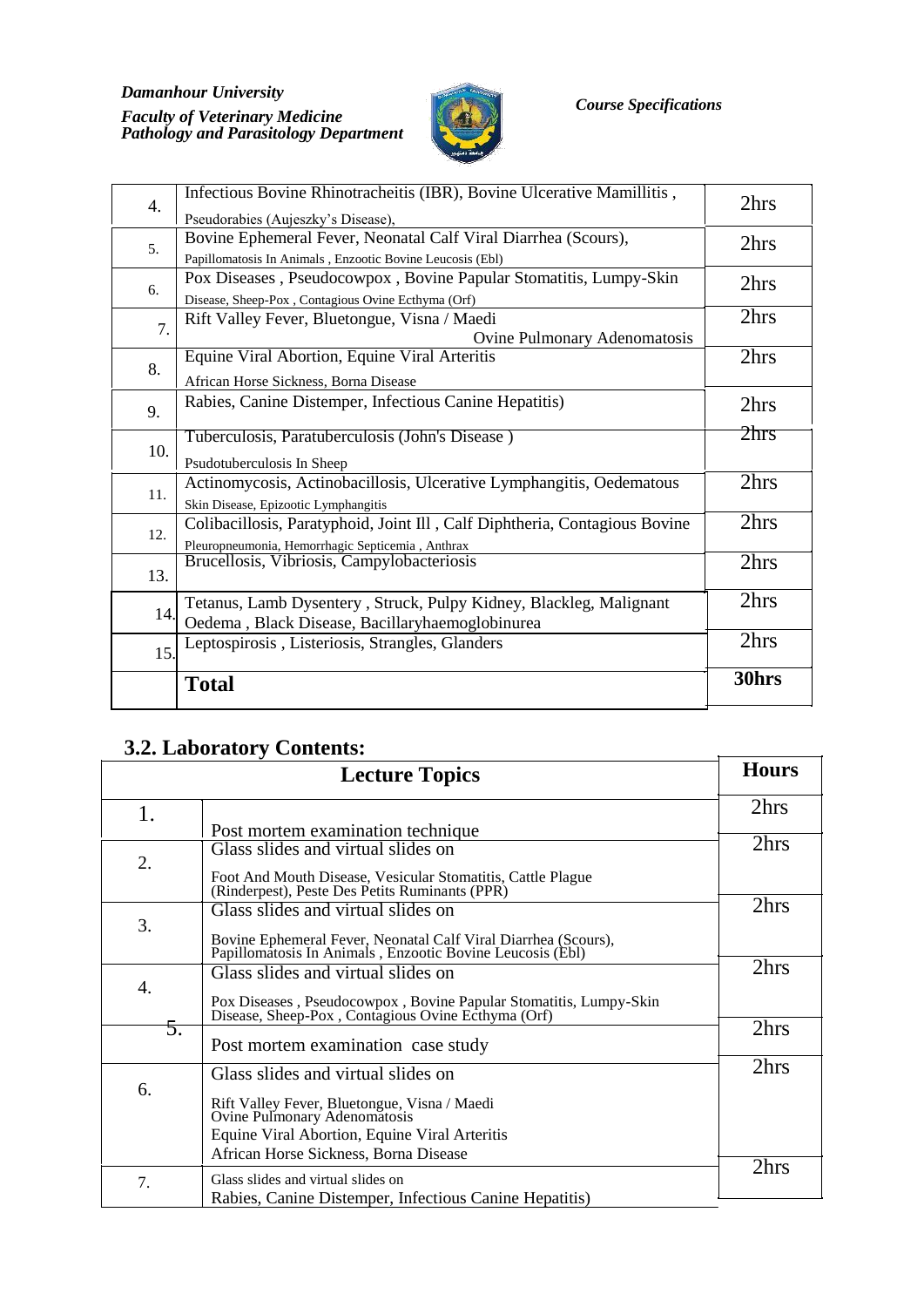*Damanhour University Faculty of Veterinary Medicine Course Specifications Pathology and Parasitology Department*



| Total |                                                                                                                                                             |      |  |  |  |  |  |  |
|-------|-------------------------------------------------------------------------------------------------------------------------------------------------------------|------|--|--|--|--|--|--|
| 15.   | Post mortem examination case study                                                                                                                          | 2hrs |  |  |  |  |  |  |
| 14.   | Glass slides and virtual slides on<br>Prion Diseases, BSE,                                                                                                  | 2hrs |  |  |  |  |  |  |
| 13.   | Glass slides and virtual slides on<br>Leptospirosis, Listeriosis, Strangles, Glanders                                                                       | 2hrs |  |  |  |  |  |  |
| 12.   | Glass slides and virtual slides on<br>Tetanus, Lamb Dysentery, Struck, Pulpy Kidney, Blackleg,<br>Malignant Oedema, Black Disease, Bacillaryhaemoglobinurea | 2hrs |  |  |  |  |  |  |
| 11.   | Glass slides and virtual slides on<br>Anthrax, Brucellosis, Vibriosis, Campylobacteriosis                                                                   | 2hrs |  |  |  |  |  |  |
| 10.   | Post mortem examination case study                                                                                                                          | 2hrs |  |  |  |  |  |  |
| 9.    | Glass slides and virtual slides on<br>Colibacillosis, Paratyphoid, Joint Ill, Calf Diphtheria Contagious<br>Bovine Pleuropneumonia, Hemorrhagic Septicemia, | 2hrs |  |  |  |  |  |  |
| 8.    | Tuberculosis, Paratuberculosis (John's Disease)<br>Psudotuberculosis In Sheep                                                                               |      |  |  |  |  |  |  |
|       | Glass slides and virtual slides on                                                                                                                          | 2hrs |  |  |  |  |  |  |

## **4. Teaching and Learning Methods:**

### **4.1. Lectures**

- **4.2. Practical** (tutor presentation followed by students' small group sessions).
- **4.3. Independent** (Laboratory and home assignments supervised by tutor):
	- **a)** Writing reports/assignments.
	- **b)** Preparation of colored posters and slide presentations.
	- **c)** Preparation of slides.
	- **d)** Group discussion.
- **4.4. Computer Courseware:** For independent student can be accessed at the education centre: CLIVE standalone programs and any other recently developed web-based courseware.

#### **Methods for disabled students:**

No special arrangements are available now; however those students can consult our staff for help.

### **5. Students Assignment:**

#### **5.1. Assignment Methods:**

- **a)** Mid and final term written examinations to assess knowledge and understanding.
- **b)** Periodical semester activities to assess general and transferable skills.
- **c)** Periodical examinations to assess professional and practical skills.
- **d)** Oral examination to assess intellectual skills, understanding of topics and ways of thinking in resolving problems.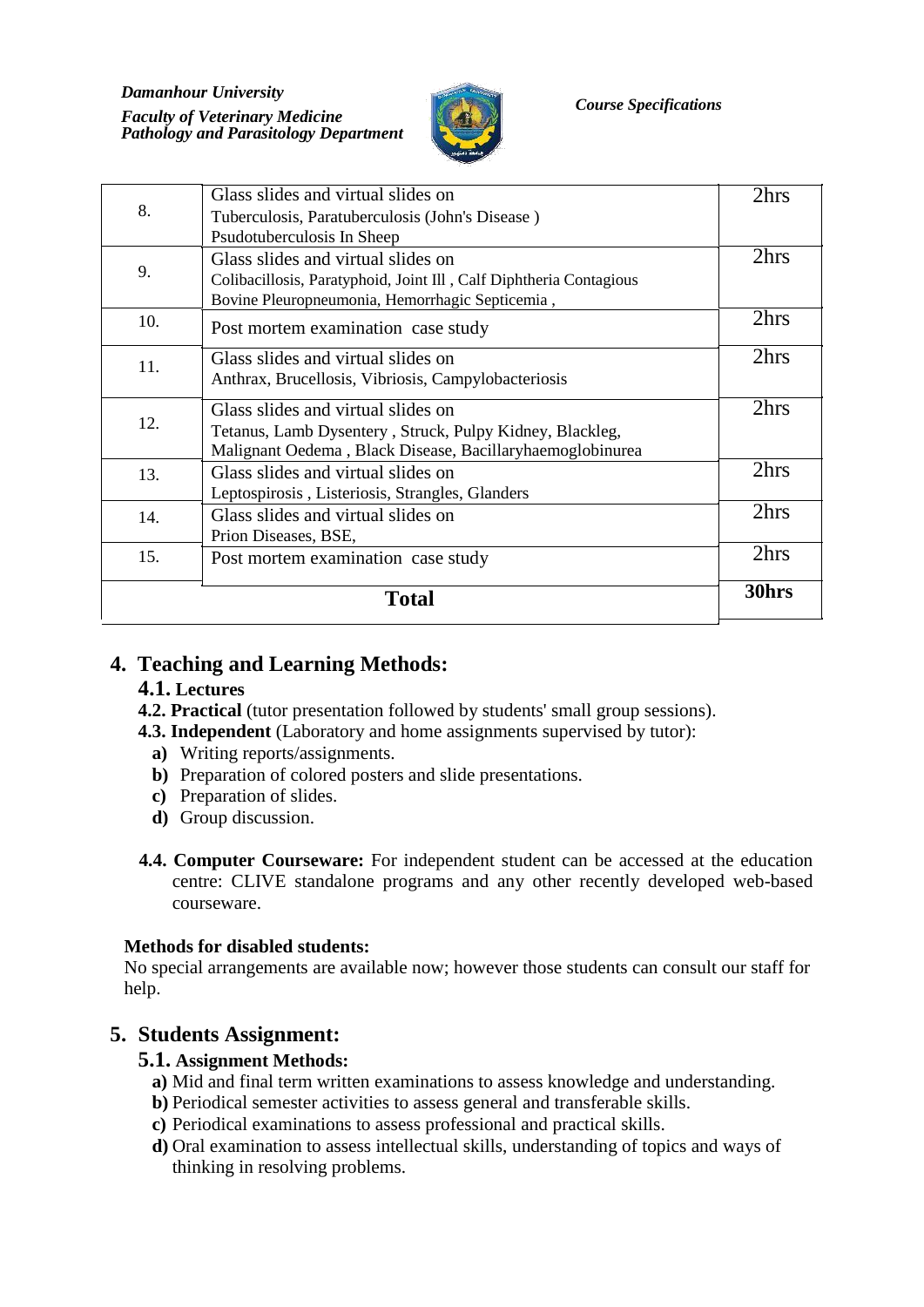

## **5.2. Assessment Schedule:**

| Assessment $\cdot$ : Midterm examination                                       | $\sim \cdot$ <sup>th</sup> week.  |
|--------------------------------------------------------------------------------|-----------------------------------|
|                                                                                | $\gamma \circ^{\text{III}}$ week. |
| Assessment <sup>T</sup> : Final examination (oral) Together with written exam. |                                   |

■ Assessment <sup>₹</sup>: Final examination (written)... According to faculty schedule.

### **5.3. Writing of Assessments:**

| a) Semester formative work: |  |
|-----------------------------|--|
|                             |  |
|                             |  |
| b) Final term examinations: |  |
|                             |  |
|                             |  |
|                             |  |
|                             |  |
|                             |  |

## **6. List of References:**

- a. Lectures Notes in Pathology of specific diseases
- b. Color atlases of animal diseases

#### **7. Essential Text Books:**

- a. Principles of Veterinary Pathology by Runnels RA, Monlux WS and Monlux AW .
- b. General Pathology, JB Walter, MS Israel:

### 8.**Recommended Books:**

- a. Pathology of Domestic Animals. Jubb, Kennedy & Palmer
- b. Muir's text book of Pathology.
- c. Basic Pathology by Kumar, Cotran & Robbins,

#### **9. Important web sites**

- a. http://www.vet.uga.edu/index.php
- b. http://w٣.vet.cornell.edu/nst/
- c. http://www.merckvetmanual.com/
- d. http://www.path.uiowa.edu/virtualslidebox/
- e. http://www.pathmax.com/
- f. http://www.pathmax.com/
- g. http://www-medlib.med.utah.edu/WebPath/LABS/LABMENU.html#٢
- h. http://www.med.uiuc.edu/PathAtlasf/titlePage.html
- i. http://www.medscape.com/pathologyhome
- j. http://www.gwumc.edu/dept/path/٢F.HTM
- k. http://www.path.uiowa.edu/virtualslidebox/
- l. http://web.med.unsw.edu.au/pathology/Pathmus/pathmus.htm#InteractiveImag

#### **10. Facilities Required for Teaching and Learning:**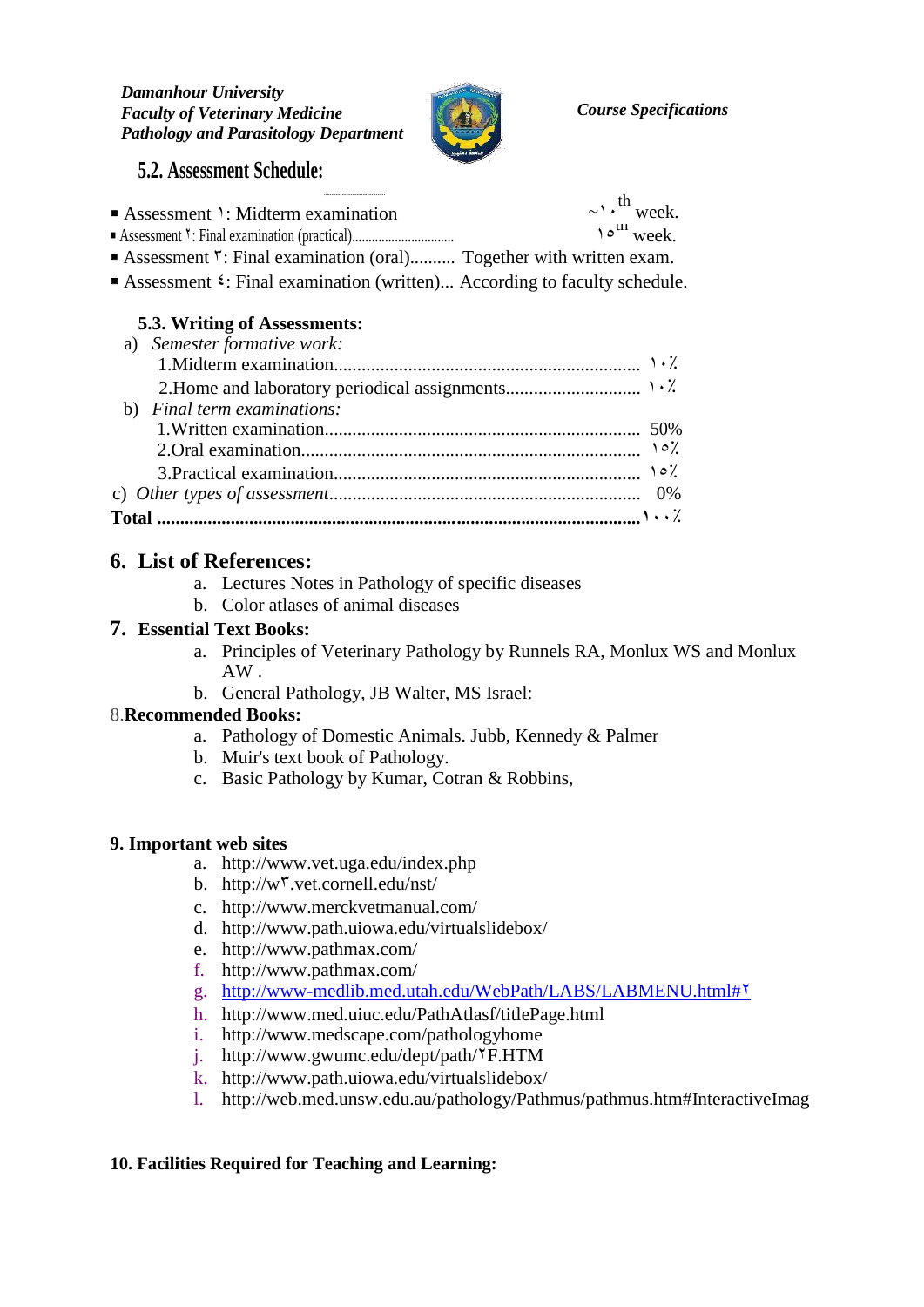

**10.1. For Lecture:** A large hall equipped with white board, data show and computer.

**10.2. For Laboratory sessions:** Laboratory room with mono and binuclear microscopes, slide boxes, staining sets, colored posters, charts, atlases, handouts, and pamphlets.

**10.3. For small group discussions (٥-8 students):** Convenient hall equipped with white board, computer and video projector.

**10.4. Digital library**, Internet and networking connections for easy access of online course materials and the recommended websites by our staff.

## **Course Director: Head of the Department:**

Prof. Dr. Abou-Rawash A. A Prof. Dr. Abou-Rawash A. A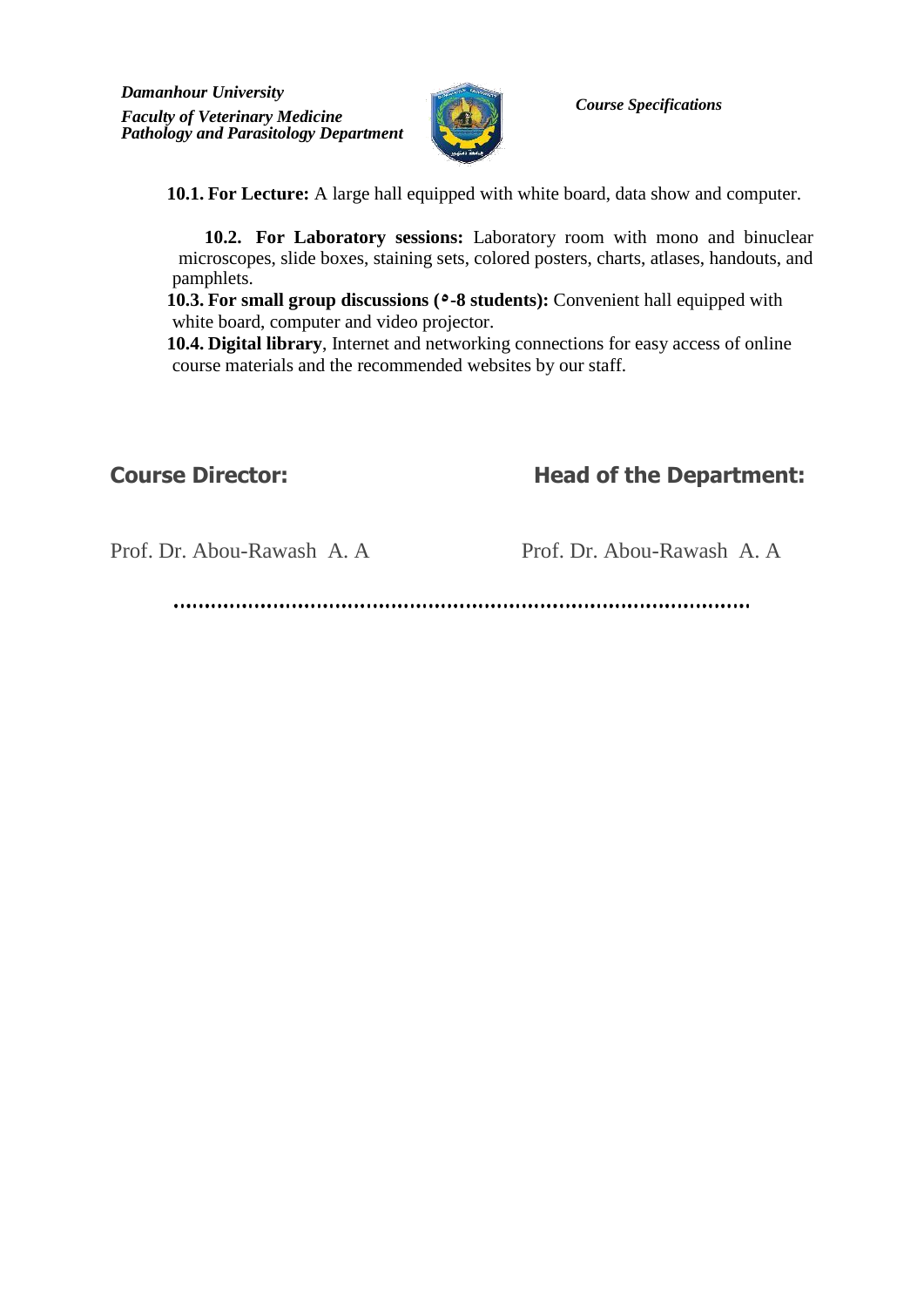

*Damanhour University Course Specifications Pathology and Parasitology Department*

جامعة دمنھور كلیة الطب البیطري قسم : أمراض الدواجن والأسماك

## )أ( مصفوفة المعارف والمھارات المستھدفة من المقرر الدراسى**Matrix Course**

|                      | المهارات العامة والمنقولة |   |                           |    |                | المهارات العملية والمهنية |                |                                      |                          |     |                | المعر فةالوالفلهيات الذهنية |                    |      |              | اسبوع       |  |  | محتويات المقرر                                                                          |                  |
|----------------------|---------------------------|---|---------------------------|----|----------------|---------------------------|----------------|--------------------------------------|--------------------------|-----|----------------|-----------------------------|--------------------|------|--------------|-------------|--|--|-----------------------------------------------------------------------------------------|------------------|
|                      | G.& T.S.                  |   |                           |    | P.& P. S.      |                           |                |                                      |                          |     |                | I. S. K & U                 |                    |      | $\mathbf{R}$ | الدراسة     |  |  | <b>Topics</b>                                                                           |                  |
| $3 \mid 2 \mid$<br>8 |                           |   |                           | 61 | 5 <sup>5</sup> | 3 <sup>1</sup><br>$-4h$   | $\overline{2}$ | 8                                    | $\overline{7}$<br>X      | -61 | 5 <sup>1</sup> | $\vert$ 41                  |                    | 3 42 |              | 28 17 Weeks |  |  | Introduction to Infection,<br><b>Host Defensive Responses</b><br>To The Virus/bacterial |                  |
|                      |                           |   |                           |    |                |                           |                |                                      |                          |     |                |                             |                    |      |              |             |  |  | infection                                                                               |                  |
|                      |                           |   |                           |    |                | X                         |                |                                      |                          |     |                | X                           | $\boldsymbol{X}$   |      |              | $9 - 2$     |  |  | Lectures on Viral<br>diseases                                                           |                  |
|                      |                           | X | $\boldsymbol{\mathrm{X}}$ |    |                | $\mathbf X$               |                |                                      |                          |     |                |                             | $\pmb{\mathbb{X}}$ |      |              | $7 - 2$     |  |  | Practical sessions on<br>Viral diseases (slides)                                        | 3                |
| X                    |                           |   |                           |    |                | $\boldsymbol{\mathrm{X}}$ |                |                                      |                          | X   |                |                             |                    | X    |              | $7 - 2$     |  |  | Post mortem<br>examination case<br>study                                                |                  |
|                      |                           |   |                           |    |                | $\mathbf X$               |                |                                      | $\vert \mathrm{X} \vert$ |     |                | $\boldsymbol{\mathrm{X}}$   |                    |      |              | $14-10$     |  |  | Lectures on bacterial<br>diseases                                                       |                  |
| X                    | X                         |   |                           |    | $\mathbf X$    |                           |                | X                                    |                          |     |                |                             | X                  |      |              | $14 - 8$    |  |  | Practical sessions on<br>bacterial diseases<br>(slides)                                 | $\theta$         |
| $\mathbf X$          | X                         |   |                           |    | $\mathbf X$    |                           |                | $\pmb{\mathop{\mathsf{X}}\nolimits}$ |                          |     |                |                             | X                  |      |              | 15          |  |  | Post mortem                                                                             |                  |
|                      |                           |   |                           |    |                |                           |                |                                      |                          |     |                |                             |                    |      |              |             |  |  |                                                                                         | examination case |
|                      |                           |   |                           |    |                |                           |                |                                      |                          |     |                |                             |                    |      |              |             |  |  | study                                                                                   |                  |

أستاذ المقرر: اد**/** عبدالرحمن عبدالستار السید ابورواش: رئیس مجلس القسم : اد/ عبدالرحمن عبدالستار السید ابورواش